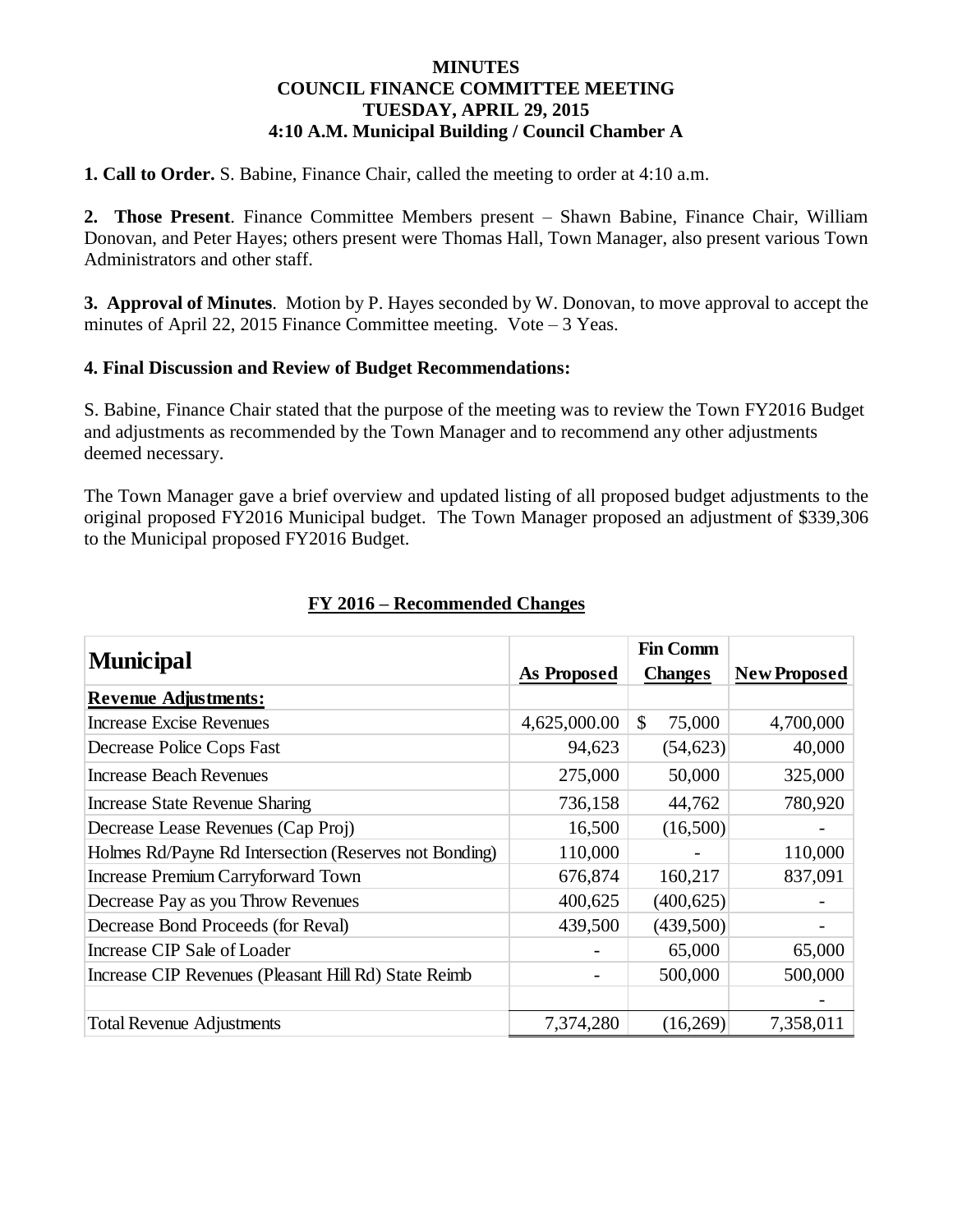| <b>Expenditure Adjustments:</b>                     |           |           |           |
|-----------------------------------------------------|-----------|-----------|-----------|
|                                                     |           |           |           |
| <b>Increase Legal Fees</b>                          | 80,000    | 25,000    | 105,000   |
| Increase Library 2% COLA                            |           | 14,719    | 14,719    |
| Decrease Municipal Building Electricity             | 27,244    | (17,244)  | 10,000    |
| Decrease Comm Services Capital Proj Security System | 16,500    | (16,500)  |           |
| Increase Fire Dept Rescue Budget                    | 1,706,301 | 100,000   | 1,806,301 |
| Increase ecomaine Tipping Fees                      | 240,990   | 139,358   | 380,348   |
| <b>Increase Debt Interest Town</b>                  | 153,013   | 7,204     | 160,217   |
| Decrease Senior Citizen Tax Relief                  | 130,000   | (55,000)  | 75,000    |
| Decrease Revaluation (move to F/Y 2017)             | 439,500   | (439,500) |           |
| Increase CIP Equip New Loader                       | 175,000   | 65,000    | 240,000   |
| Increase Pleasant Hill CIP Road Improve             | 700,000   | 500,000   | 1,200,000 |
|                                                     |           |           |           |
| <b>Total Expenditure Adjustments</b>                | 3,668,548 | 323,037   | 3,991,585 |

### **Net Budget Change (\$339,306)**

T. Hall, Town Manager stated that he would recommend making an adjustment to the beach revenues, which Community Services collects, to increase the beach revenues by \$50,000 for a total of \$325,000. The Manager stated that historically the beach revenues have been underestimated.

Motion by S. Babine, seconded by W. Donovan, to move approval of the recommended adjustments to the Municipal FY2016 Budget as recommended by the Town Manager and to increase Beach Revenues as recommended by \$50,000 and decrease the Senior Property Tax Relief Program by \$55,000. Motion passed: Vote – 3 Yeas.

Motion by S. Babine, seconded by W. Donovan, to move approval of the recommended adjustment to increase the Fire Department Budget, as recommended by the Town Manager in the amount of \$100,000. Motion passed: Vote – 3 Yeas.

Motion by P.Hayes, seconded by S. Babine to move approval of the recommended adjustment to remove from the Police Department CIP Budget the Swat Gear, as recommended by P. Hayes and place into the Police Operating Budget in the amount of \$39,800. Motion failed:  $Vote - 1$  Yea – 2 Nays.

Motion by P. Hayes, seconded by S. Babine, to move approval of the recommended adjustment to the Community Services Budget to decrease the Organics Field Maintenance, as recommended by P. Hayes in the amount of \$30,000. Motion failed:  $Vote - 1$  Yeas  $- 2$  Nays.

Motion by P. Hayes, seconded by S. Babine, to move approval of the recommended adjustment to the Administration Budget to increase Legal fees, as recommended by P. Hayes in the amount of \$25,000. Motion passed: Vote – 3 Yeas.